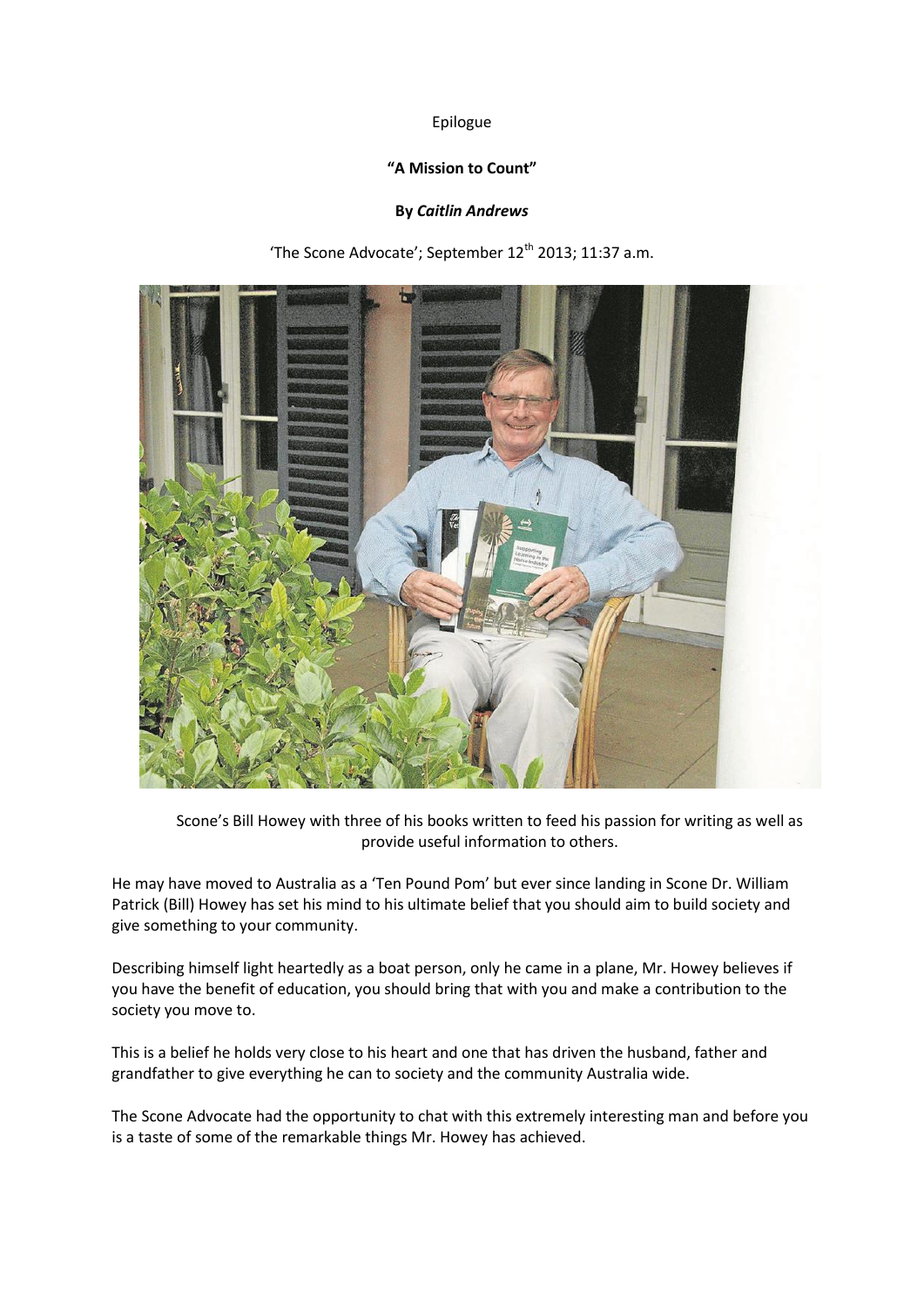Born in Northumberland, England, a young Bill grew up on a mixed farming property that had been in the Howey family for hundreds of years, where they "bred fast cattle and fat horses".

After attending a school of about 30 children in primary school, he had the option of continuing secondary school or going to work on the farm, however with things on the farm going 'pear shaped' it was decided by Bill's father and Irish born mother he would go away to boarding school at Ackworth School in West Yorkshire for the next seven years.

This is the same school that the 2005 Australian of the Year Doctor Fiona Wood attended in later years.

The University of Edinburgh in Scotland was Mr. Howey's next stop where he studied veterinary science for five years and ultimately led to him moving to Scone.

It was during his undergraduate years that Mr. Howey witnessed a presentation by Scone's Murray Bain at the British Veterinary Association Conference, planting the seed for his move to the Horse Capital of Australia.

After working for 12 months as a veterinarian graduate in North West Ireland, in 1967 at the age of 24 Mr Howey made the big move to Australia, venturing straight to Scone.

It was an advertisement in the British Veterinary Record for a suitable assistant to work with Mr Bain that cemented the decision and with Bain's neighbour and good friend Sir Alister McMullin president of the Australian Senate at the time, Mr. Howey's application was fast tracked and he was here within three months.

He chuckles as he remembers finishing work in Strabane, County Tyrone on the Thursday and starting work in Scone, Australia the following Tuesday.

A keen and enthusiastic writer Mr. Howey has written three books – RIRDC Equine Research & Development: 'Education & Training in the Horse Industry in Australia', 'The Infinitive History of Veterinary Practice in Scone' and 'Geraldton' Scone – A History - and more recently has completed a memoir writing course in Sydney where he documented his journey to Australia in 'The Voyage Out'.

Since moving to Australia, Mr. Howey's life has been filled with love, hard work, success and the community.

In 1975 he married his wife Sarah, a local girl who grew up on 'Tinagroo', and two years later Mr Howey with John Morgan and Nairn Fraser established Morgan, Howey, Fraser and Partners in Liverpool Street, now the Scone Equine Hospital.

The trio worked to establish the veterinary practice for the next 20 years before Mr Howey joined the NSW TAFE system teaching and fulfilling the role of project officer in the veterinary science field.

He then extended his portfolio joining the University of Sydney as a lecturer and driving the education of vets in Australia, Australasia and the world through the Post Graduate Foundation in Veterinary Science, which is now known as Continuing Veterinary Education.

Locally, Mr. Howey has enjoyed making many contributions being a big player involved in White Park and the Scone Race Club, where he was president from 1978 to 1984, when the decision was made to move the racecourse from White Park to its current location.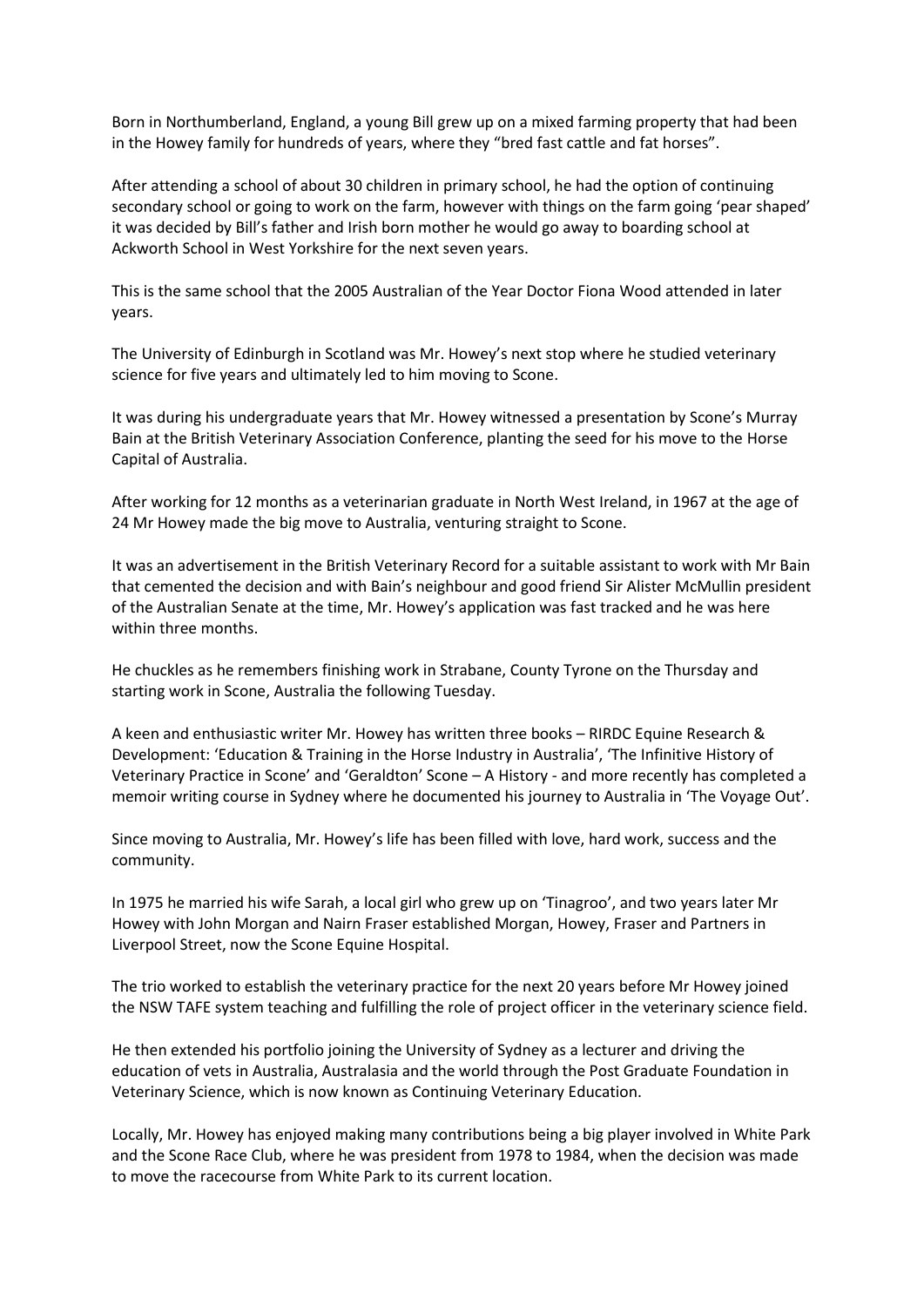He is now a life member.

He is also a life member of the Hunter Thoroughbred Breeders Association, the Australian Veterinary Association, the Equine Veterinarians of Australia and the Australian and New Zealand College of Veterinary Science, an honorary member of the Royal Agricultural Society of NSW and was the second Scone and Upper Hunter Horse Festival VIP.

His career and passion led him to be a key stakeholder in the Hunter Valley Equine Research Centre and he has been on the board of the Veterinary Sciences Board of NSW, plus many others.

With Peter McBeth and Dennis Johnston, Mr. Howey was instrumental in introducing junior soccer to Scone and was also active in junior cricket, swimming and pony club.

For the past 12 years, the 71-year-old has poured a lot of time and effort into Strathearn, which he remains on the board of.

Being the former chairman for five years, Mr. Howey shares the desire with others to offer local elderly residents the best possible opportunities.

With a passion for writing and reading, Mr. Howey now finds himself in the role of secretary of the Australian Decorative and Fine Arts Society Scone and recently joined the steering committee of the University of the Third Age.

After completing his term as a Councillor of the Upper Hunter Shire last year, Mr. Howey said he enjoyed his time in local government as it was full of challenges, however feels it is something he should have started a bit earlier in life.

It is the 'enlightening and enriching' experiences he has had the opportunity to realise that have fulfilled life for Mr. Howey and he has always enjoyed being very community involved.

Still keeping his foot in the door, Mr. Howey is a current member of the University of Newcastle's Animal Care Ethics Committee, which he says is a gold standard tool to ensure animals are used appropriately in research.

Apart from travelling to enrich the mind, Mr. Howey enjoys writing and reading for posterity and to stimulate the brain.

He believes his greatest contribution in life has been his two children, Kirsty – a civil rights lawyer and Hugh – a teacher, and he now has two grandchildren with another on the way.

Some of the many awards and medals in Mr. Howey's office are the 1995 Hunter Valley Blood Horse Breeders Association President's Award, the 1985 Scone Shire Council Service to Sport Award, the 1995 Hunter McLoughlin Citizen of the Year, the Australian Equine Veterinarian Association Literary Award and Excellence in Equine Veterinary Field and the Sutton Farm Foundation Award for Outstanding Caring to the Scone Community.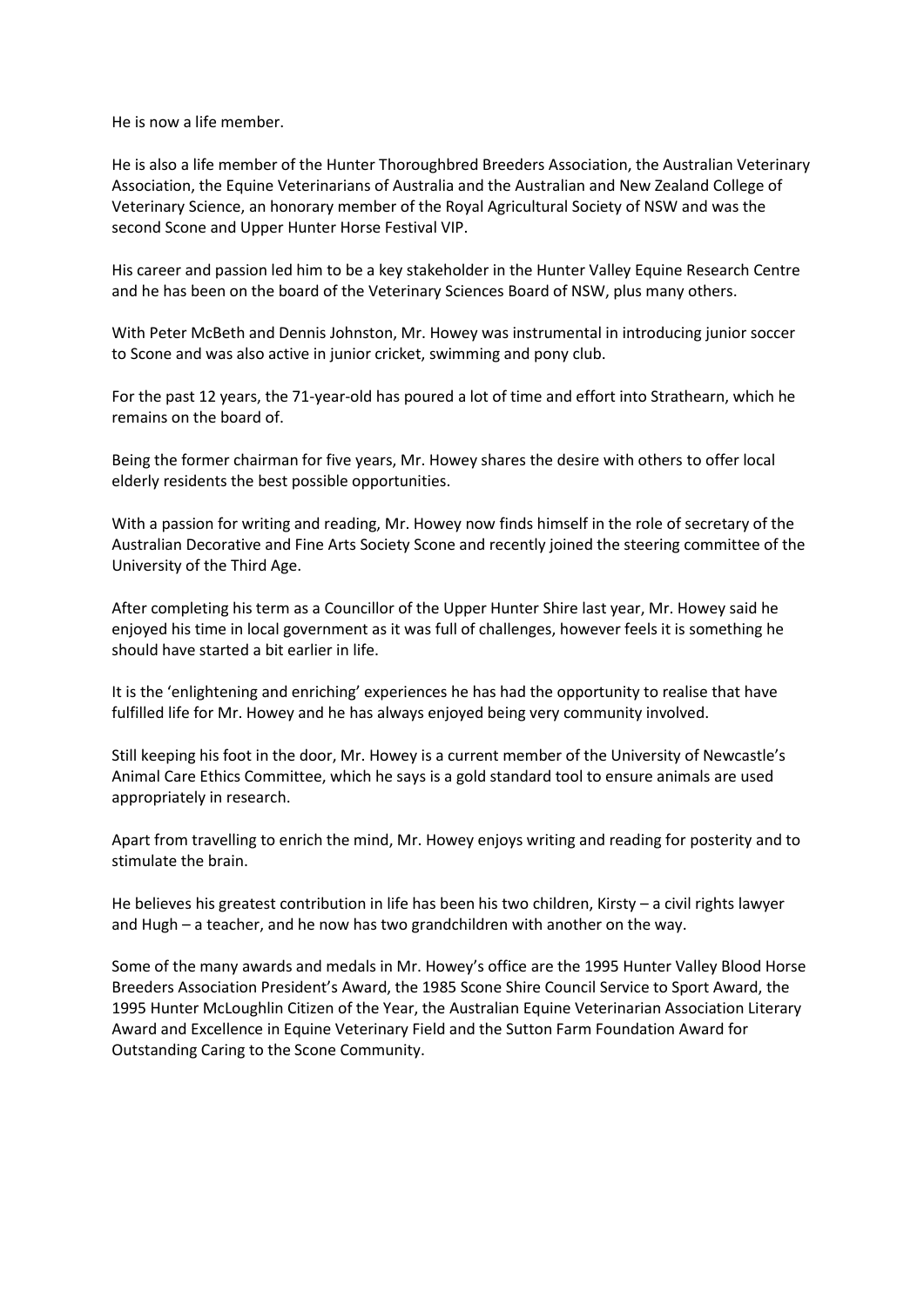I mentioned in my manic prologue I might resort to established 'First Nation' philosophy as my finale? In this case I can find no better examples than the last two 'free leaders' of the Nez Perce tribe of North American Indians in the Oregon Territory during the latter part of the 19<sup>th</sup> century. I will let them tell their own story.

# Old Joseph

A strange man was old Joseph ('Tuekakas' converted and baptised by the Christians), a sturdy, strongly-built man, with a will of iron and a foresight that never failed him but once – when he welcomed the Americans to his country. He had some strange notions too, one of which was that "no man owned any part of the earth, and a man could not sell what he did not own."

Old Joseph went to his grave in 1871, in blissful ignorance of the fact that his land was not his land. Captain Whipple says, "Uniformly and with vehemence to his last hour, he asserted to his children and friends that he had never surrendered claim to this (Wallowa) valley, but that he had left it to them as their inheritance, with the injunction never to barter it away." His son says, "I saw he was dying. I took his hand in mine. He said, 'My son, my body is returning to my mother earth, and my spirit is going very soon to see the Great Spirit Chief. When I am gone, think of your country. You are the chief of these people. They look to you to guide them. Always remember that your father never sold his country. You must stop your ears whenever you are asked to sign a treaty selling your home. A few years more, and white men will be all around you. They have their eyes on this land. My son, never forget my dying words. This country holds your father's body. Never sell the bones of your father and your mother.' I pressed my father's hand, and told him I would protect his grave with my life. My father smiled and passed away to the spirit land. I buried him in that beautiful valley of Winding Waters. I love that land more than all the rest of the world. A man who would not love his father's grave is worse than a wild animal."



Young Joseph (Chief Joseph)

Chief Joseph 1877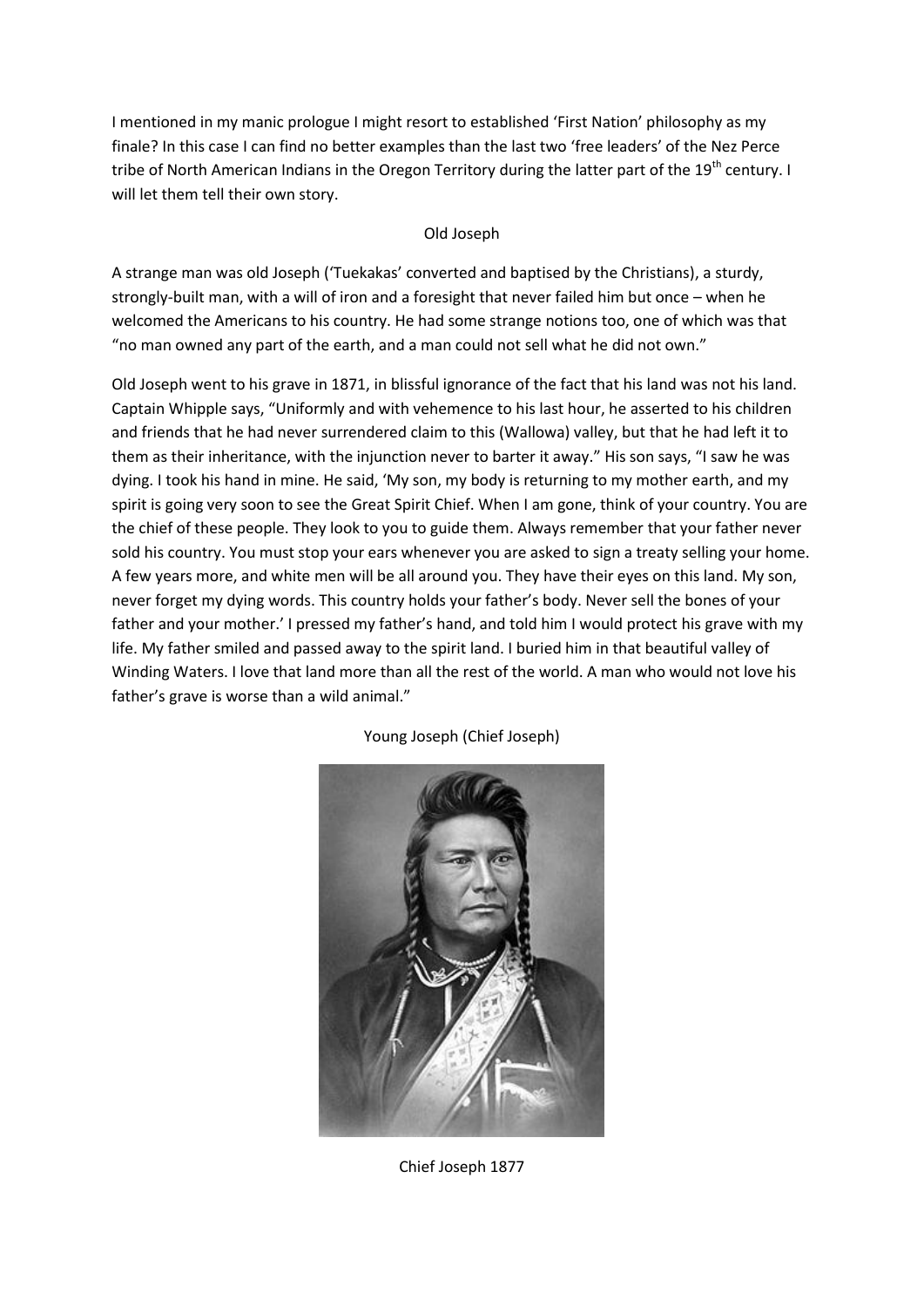This son was worthy of his father's legacy. His name was 'In-mut-too-yah-lat-lat' – the Thunder-Travelling-Over-the-Mountains. To the Americans, he was known as Young Joseph, and to the world, since 1877, he is Chief Joseph the Nez Perce. He was six feet in height, well-formed, of serious and noble countenance. He was grave and thoughtful, as becomes a ruler. He was shrewd and cautious, as becomes one who transacts business for a nation. He was exact and resolute, as becomes one who must preserve peace between two factions prone to misunderstanding and jealousy. Most dear to him, after the death of his father, was his brother Ol-la-cut, a little younger than himself, tall, handsome and gay. Both of these youths were students in Mrs Spalding's school in the happy olden times. Probably the good seed which was sown then ripened into good deeds afterwards; possibly it accounts for their honourable conduct when war came.

A Commission was appointed, and General Howard was made a member. They came to Lapwai to talk with Joseph and the other "non-treaties" that had never been able to understand Governor Grosvenor's logic. These bands were sufficiently confederated in interest, and sufficiently sensible of Joseph's abilities, to make him the leader of the "non-treaty" party.

The Commissioners talked with them in November, 1876, in the mission church in Lapwai, but Joseph nonplussed the commissioners. They say, "An alertness and dexterity in intellectual fencing was exhibited by him that was quite remarkable." It was remarkable. They were unable to answer his arguments. He said, "That the Creative Power, when he made the earth, made no marks, no lines of division or separation on it, and that it should be allowed to remain as then made. The earth was his mother. He was made of the earth and grew up in its bosom. The earth, as his mother and nurse, was sacred to his affections, too sacred to be valued or sold for silver and gold. He could not consent to sever his affections from the land that bore him.

He was content to live upon such fruits as the Creative Power placed within and upon it, and unwilling to barter these and his free habits away from the new modes of life proposed by us. Moreover the earth carried chieftainship (which the interpreter explained to mean law, authority, or control), and therefore to part with the earth would be to part with himself or with this self-control. He asked nothing of the President. He was able to take care of himself. He did not desire Wallowa Valley as a reservation, for that would subject him and his band to the will of and dependence on another, and to laws not of their own making. He was disposed to live peaceably. He and his band had suffered wrong rather than do wrong. One of their number was wickedly slain by a white man during the last summer, but he would not avenge his death. But unavenged by him, the voice of that brother's blood, sanctifying the ground, would call the dust of their fathers back to life, to people the land in protest of this great wrong.

The commissioners knew that Joseph's statements were true. His brother had been killed, as stated, in a quarrel about some stock, by a man named Finley, and the Indians had refused even to appear as witnesses against the murderer in court. Joseph said, "When I learned that they had killed one of my people I was heart-sick. When I saw all the settlers take the murderer's part, though they spoke of bringing him to trial, I told them that the law did not favour murder. I could see that they were all in favour of the murderer, so I told them to leave the country. As to the murderer I have made up my mind. I have come to the conclusion to let him escape and enjoy health and not take his life for the one he took. I am speaking as though I spoke with the man himself. I do not want anything in payment for the deed he committed. I pronounce the sentence that he shall live."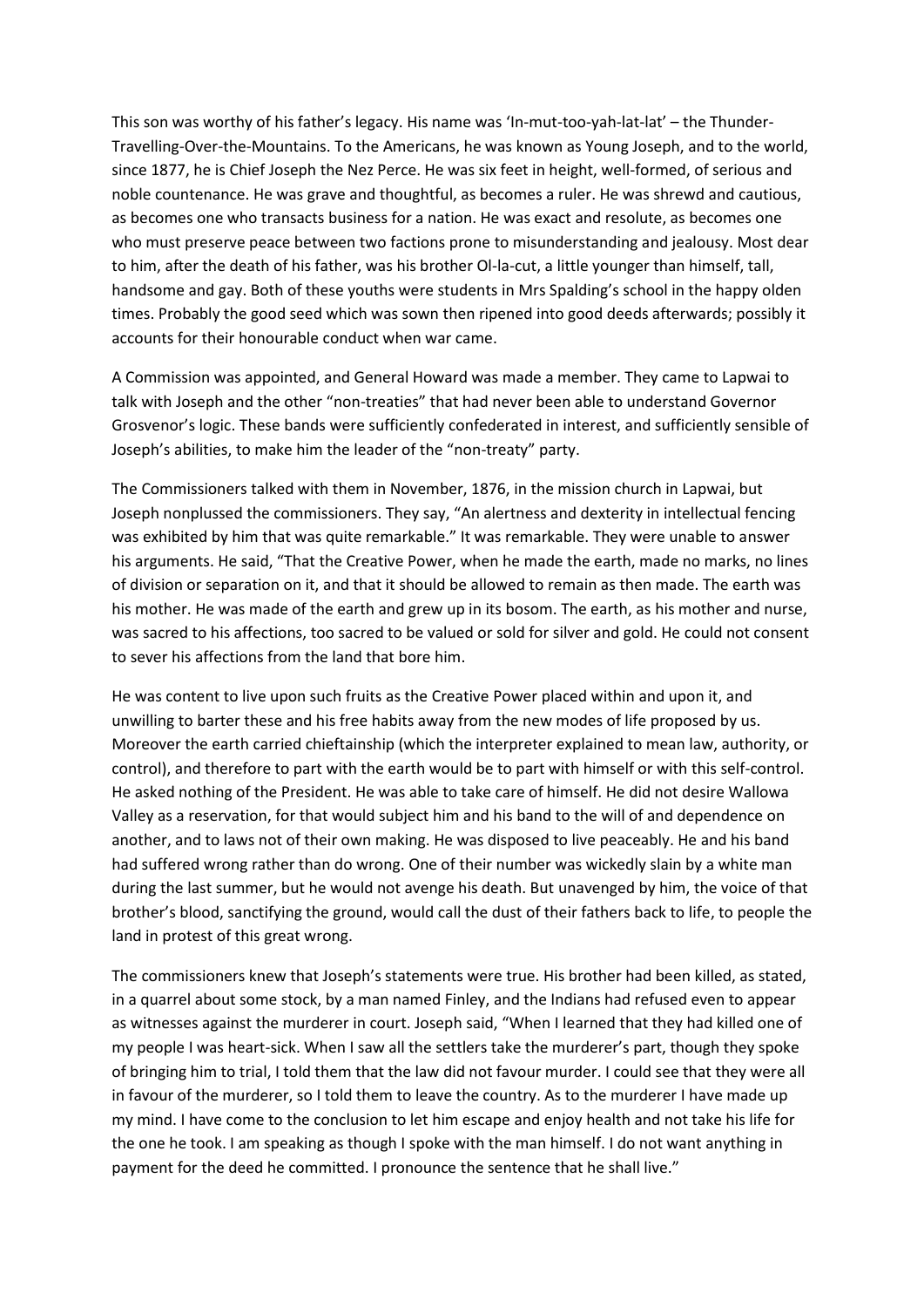#### Wants and Needs

Chief Joseph of the Nez Perce Indians to the Board (including General John P. Shanks & Governor Thomas W. Bennett of Idaho) appointed by the Commissioner of Indian Affairs, Lapwai Reservation, Idaho, March 1873:

"Do you want schools or school houses on the Wallawa Reservation?" they had asked him. *"No," he has answered. "We do not want schools or school houses on the Wallawa Reservation."* "Why do you not want schools?"

*"They will teach us to have churches."*

"Do you not want churches?"

*"No, we do you not want churches."*

"Why do you not want churches?"

*"They will teach us," Joseph had said, "to quarrel about God, as the Catholics and Protestants do on the Nez Perce reservation and at other places. We do not want to learn that. We may quarrel with men sometimes about things on this earth, but we never quarrel about God. We do not want to learn that."*

## Fight No More For Ever

Speech of surrender by Chief Joseph of the Nez Perce Indians to General O. O. Howard, Colonel Nelson Miles, Lieutenant C. E. S. Wood, Guy Howard & Arthur Chapman; Bear Paws, Montana, Friday, October 5, 1877.

He dismounted his horse with dignity, handing his gun to the General. With Chapman doing the interpreting and Wood taking down the translation, Joseph began to speak:

*"Tell General Howard I know his heart. What he told me before, I have it in my heart. I am tired of fighting. "Our chiefs are killed. Looking Glass is dead. Toohoolhoolzote is dead. The old men are all dead. It is the young men who say "Yes" or "No". He who led the young men [Ollokot\*] is dead. It is cold and we have no blankets. The little children are freezing to death. My people, some of them, have run away to the hills, and have no blankets, no food; no one knows where they are – perhaps freezing to death. I want to have time to look for my children, and see how many of them I can find. Maybe I shall find them among the dead. Hear me, my chiefs! I am tired. My heart is sick and sad.*  **From where the sun now stands I will fight no more forever***. I could not bear to see my wounded men and women suffer any longer".*

(Ollokot, ['Alikot'] War Chief was the younger brother of Chief Joseph whom General Howard had known and respected). There was a moment of silence. Then Joseph drew his blanket over his head. The war was over. Joseph's sad and beautiful words affected the officers. The long journey was ended. After a thousand miles of fighting, only eighty-seven warriors were now alive, and half of them were wounded. Joseph's wife was dead. His older daughter had escaped to Canada with White Bird, and only the girl papoose born on the flight was left to him.

Lieutenant C. E. S. Wood was overcome. He later became a major civil rights lawyer and territory administrator.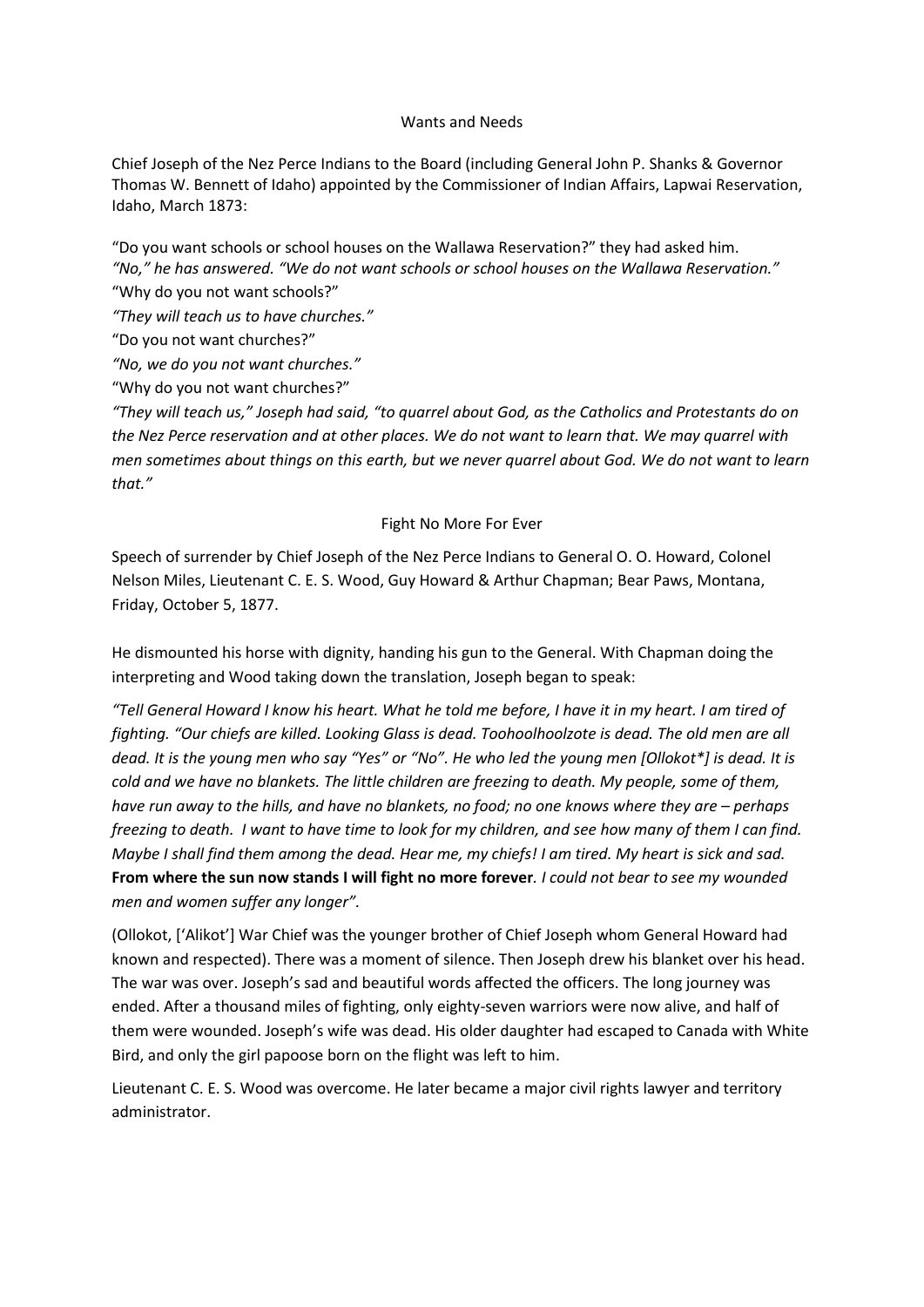# Free Man Chief Joseph

"Let me be a free man, free to travel, free to stop, free to work, free to trade where I choose, free to choose my own teachers, free to follow the religion of my fathers, free to talk, think and act for myself -- and I will obey every law or submit to the penalty".

"Hin-mah-too-yah-lat-kekht has spoken for his people."

"If you desire the grander chivalry of strength of mind and nobility of soul, I will pit Chief Joseph against any barbarian that ever lived." J. P. Dunn, Jr., M.S., L.L.B.; 'Massacres of the Mountains": A History of the Indian Wars of the Far West 1815 – 1875, Ganis & Harris, New York 1886



"The earth is the mother of all people, and all people should have equal rights upon it."

Chief Joseph



"Hear me, my chiefs! I am tired. My heart is sick and sad. From where the sun now stands, I will fight no more forever."

**Chief Joseph** 



*"It does not require many words to speak the truth"*